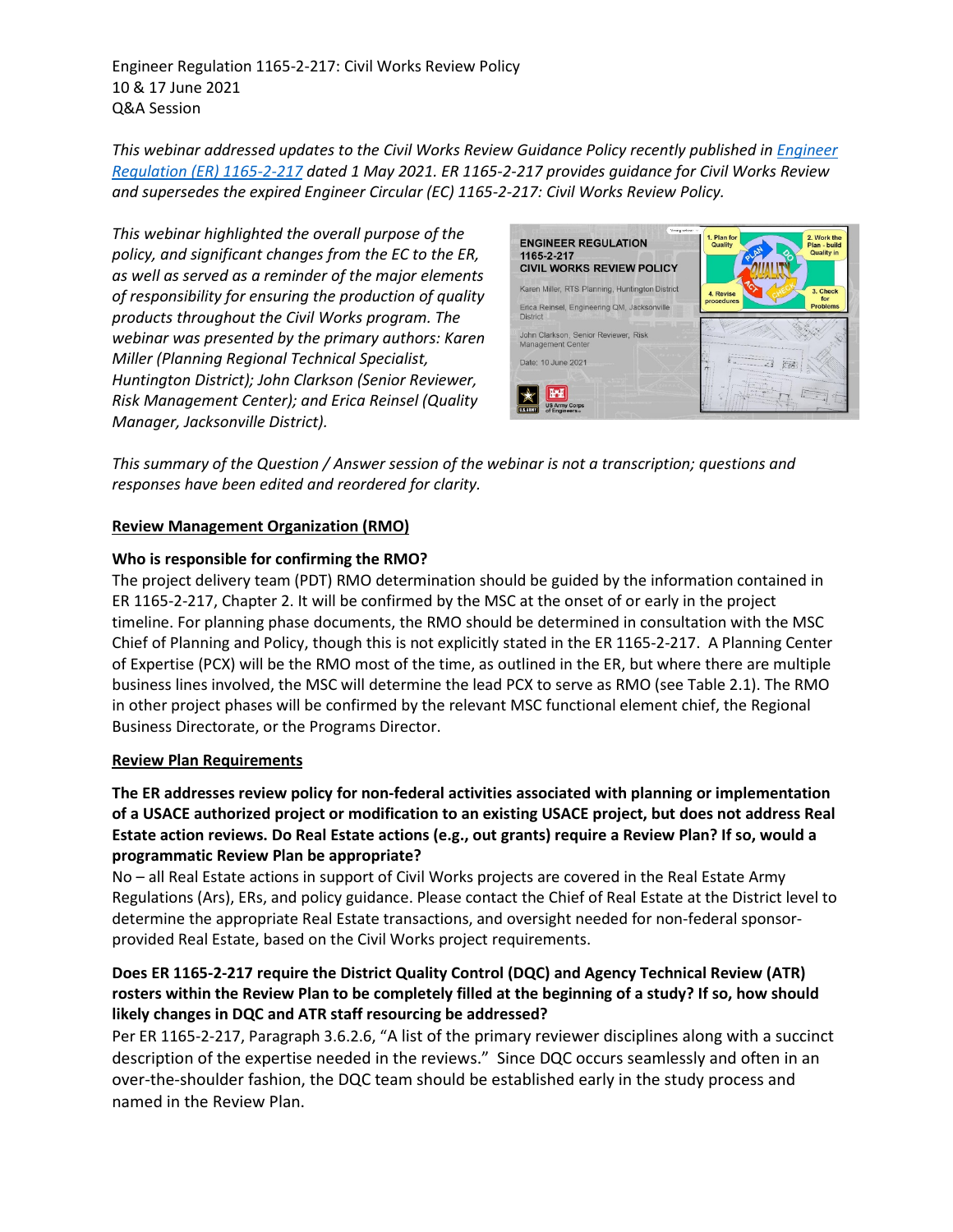In most cases, the ATR team will be established early in the project. An ATR team lead will be established during the planning phase, after the scope of the study is more clearly defined, but before the Alternatives Milestone. The full ATR team roster will then be completed around the time of the scheduled Tentatively Selected Plan (TSP) Milestone. Per Paragraph 3.6.2.6, "For ATR, an attachment providing a team roster listing each discipline should be provided and, if available, the team member's name with a brief resume is encouraged to confirm reviewer's qualifications. Paragraph 5.5 discusses qualifications for ATR reviewers and the final team roster will be documented in the ATR Report per Paragraph 5.10."

### **If a Review Plan expires, can it be renewed or does a new Review Plan need to be created? Is there a process for the renewal?**

Unless a policy waiver has been approved, a planning study should be finished within three years, which is before the Review Plan expires. However, if necessary (i.e., if a 3x3 policy exemption is approved), a Review Plan can be renewed with the assistance of the RMO or MSC. A new Review Plan does not need to be created but should be current and reflect the remaining reviews. Review Plans for post-feasibility phases of a project (e.g., preconstruction engineering and design [PED]) are typically developed and approved separately from the feasibility phase Review Plan. The post-feasibility phase or PED Review Plans are typically developed at the end of the three years for the planning study and will have a new three-year expiration period.

## **What is the renewal process for programmatic Review Plans?**

The renewal process for Review Plans should be consistent with the original approval process. Per Paragraph 3.3.2 of the ER, regional programmatic Review Plans would be re-approved by the MSC. National programmatic Review Plans would be re-approved at HQUSACE by the Director of Civil Works.

## **Why are Review Plans required to be developed within 30 days of the Feasibility Cost Sharing Agreement (FCSA) signing rather than within a 90-day time frame to allow for this work to be done during the Alternatives Milestone development? Why is the receipt of funds the trigger for the Review Plan?**

It is important to establish the scope of reviews early in the process to ensure quality is built in from the start. Per Paragraph 3.5.1.1 of the ER, for projects initiated in the planning phase, an initial Review Plan will be developed within the first 30 calendar days after executing a FCSA. If the study is funded by contributed funds or 100% federally funded, the initial Review Plan will be developed within the first 30 calendar days of receiving funds. As the scope of the study is developed, the draft Review Plan will be updated and endorsed by the RMO before the Alternatives Milestone meeting for a planning study. The Review Plan will then be sent to the MSC for approval within two weeks of the Alternatives Milestone meeting. The Review Plan will be updated throughout the study, as needed, and revised prior to the completion of the planning phase to detail the reviews in subsequent phases.

### **Should the Review Plans posted to public-facing District websites have personally identifiable information (PII) removed?**

Per ER 1165-2-217, Paragraph 3.8.1, the decision document Review Plans posted to the internet should use position titles only. Names and contact information must be redacted before posting.

## **Are POCs listed for the applicable Planning Center of Expertise (PCX) in the Review Plans?**

Yes, as the RMO, the applicable PCX is described in the Review Plan and a POC is listed as part of the Vertical Team in the roster section, usually in an appendix or attachment to the Review Plan. A list of the PCXs is [on the Planning Toolbox](https://planning.erdc.dren.mil/toolbox/people.cfm?Id=0&Option=Planning%20Centers%20of%20Expertise) and POCs for each PCX can be found on their respective websites. Each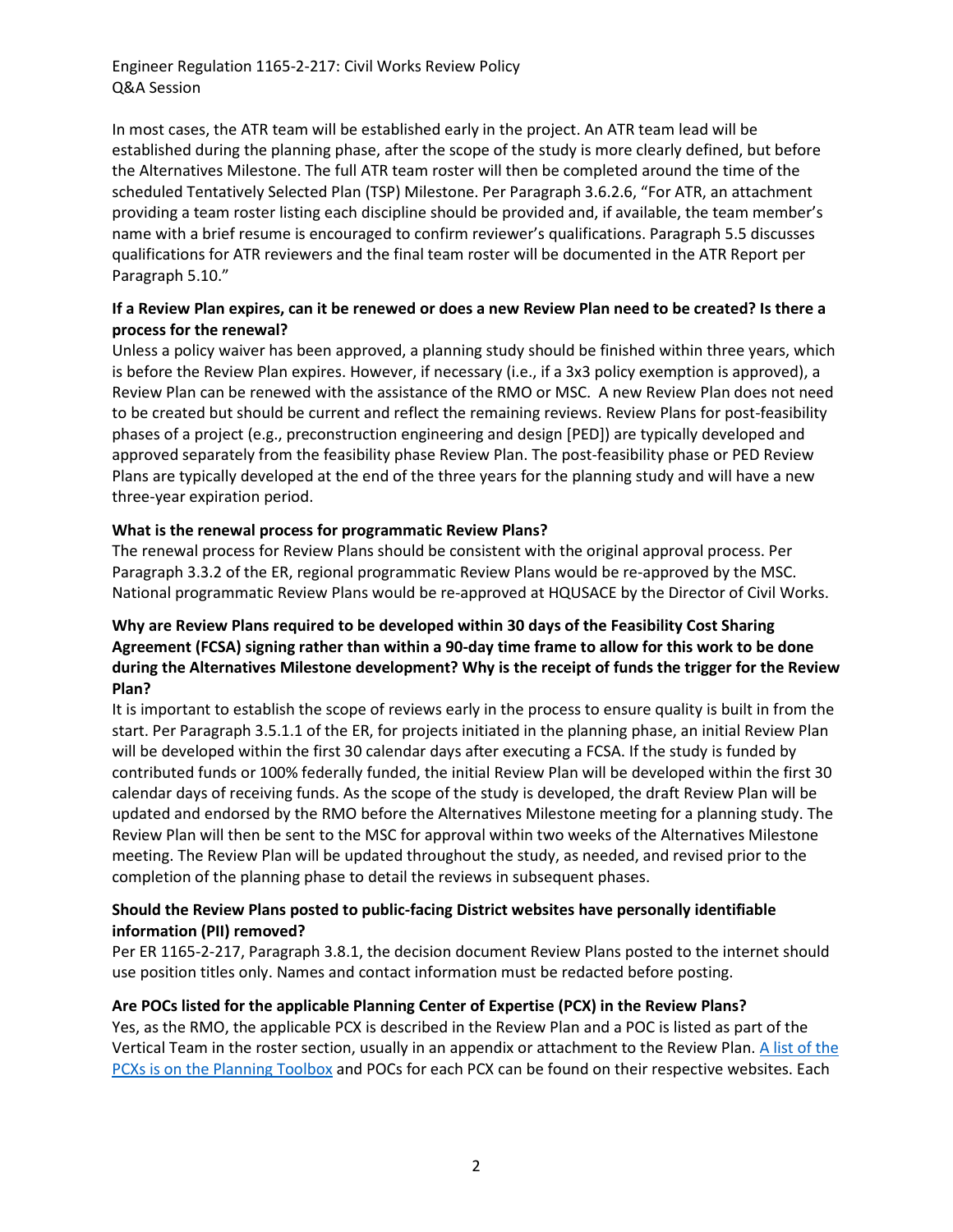PCX differs slightly in how they process Review Plans, so it is a good idea to contact them early in Review Plan development.

#### **Safety Assurance Review (SAR)**

#### **Is there additional guidance on the SAR requirement as a critical decision point?**

ER 1165-2-217, Chapter 7, focuses exclusively on SARs, including when SARs should be conducted. The previous life safety "mandatory trigger" for conducting a SAR (which was referred to as "Type II Independent External Peer Review" in the previous Civil Works Review Policy guidance) has been revised to trigger based on risk-informed decisions instead of statutory requirements. A SAR may not be considered required initially based on risk-informed decisions, but could be triggered later on as the study and project develop. A note to this effect can be included in the Review Plan.

### **Application of ER 1165-2-217 to USACE Decision Documents**

## **Is an environmental impact statement (EIS) and/or environmental assessment (EA) considered a "decision document" under the ER – specifically in cases where an EIS is used to update operating projects or a non-feasibility study EA?**

Yes, an EIS is a type of decision document as it results in a Record of Decision (ROD); likewise for an EA, the end result is a Finding of No Significant Impact (FONSI). ER 1165-2-217 defines a "decision document" as "any planning work product that provides analysis and recommendations for an Agency decision to obtain project authorization to commit funds for project implementation or project modification. A decision document is the basis for approval to send/receive funds as a result of entering into agreements with other agencies or organizations including those to obtain Congressional authorization. Feasibility reports and GRRs are other examples of decision documents."

Paragraph 5.3 contains a list of questions to assist in the determination of whether another work product requires ATR (Paragraph 5.3, Applicability); this list should be consulted in determining the applicability of ATR for a stand-alone EIS or EA.

#### **DQC and ATR Requirements**

## **Is there a requirement to document DQC comments, as is required for ATR?**

The documentation requirements for DQC are outlined in ER 1165-2-217, Paragraph 4.7.4. The requirements must be outlined in the District's quality management system (QMS) process for DQC and the process must include traceability of the review, comments, PDT responses, etc.

#### **Can you provide examples of regional QMS processes?**

Qualtrax [\(https://qualtrax.usace.army.mil/\)](https://qualtrax.usace.army.mil/) is the USACE quality management system (QMS) automated information system (AIS) that includes the current quality management documentation and may be a helpful place to start.

#### **Are DQC comments required to use the same 4-part comment format as ATR comments?**

Per ER 1165-2-217, Paragraph 4.7.4, "The District is encouraged to use DrChecks to document DQC throughout the review process." This would include applying the 4-part structure to DQC comments. It is not required, but is highly effective and should be used as a best practice.

### **Does the new ER include a standard for entering the significance of concern of an ATR comment within the 4-part comment format?**

Per ER 1165-2-217, Paragraph 5.8.3.3 , significance of concern should be assigned to comments as "low, medium, high, or critical, accompanied by an explanation of the importance of the concern regarding its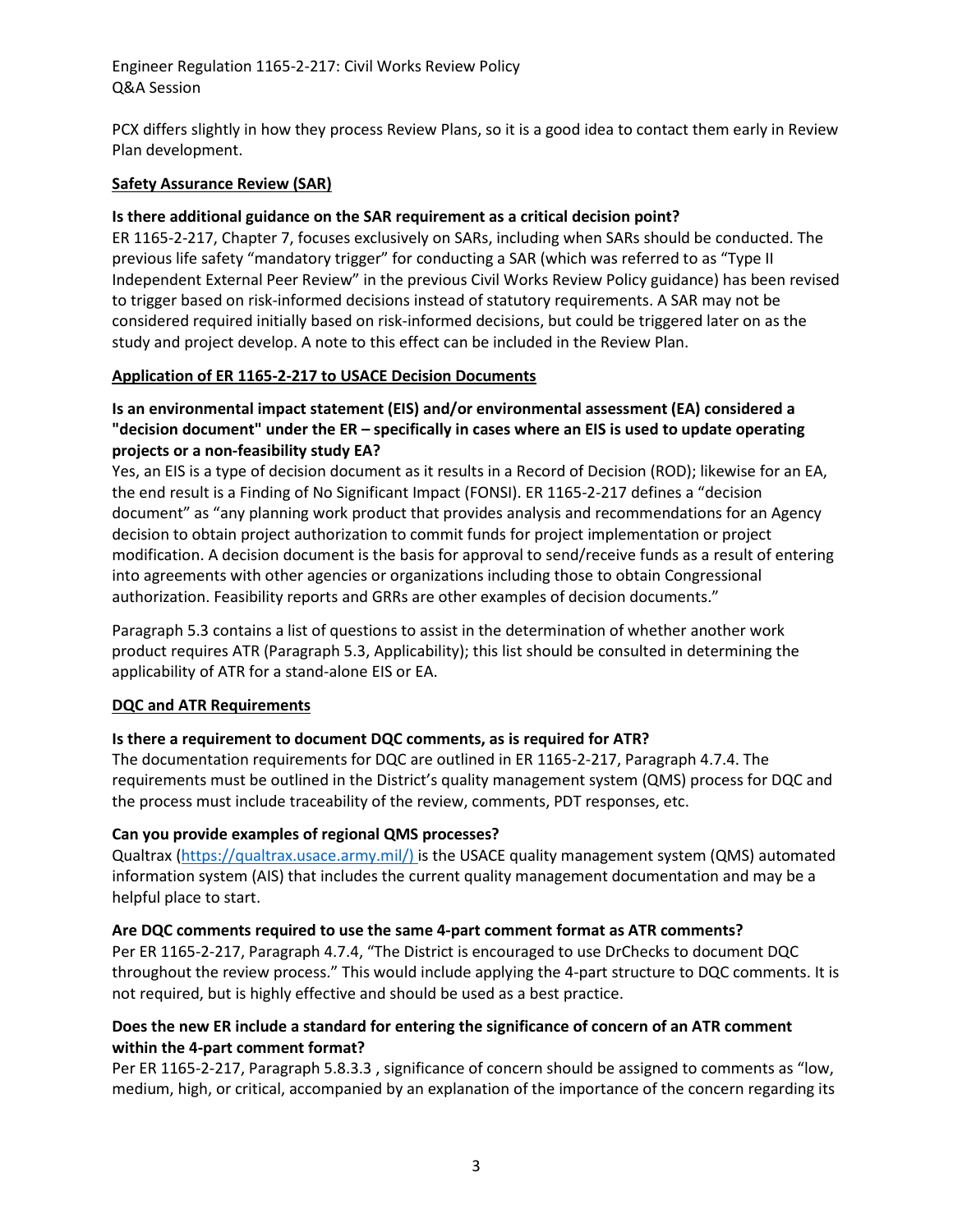potential impact, such as plan selection, recommended plan components, efficiency (cost), effectiveness (function/outputs), implementation risks and uncertainties, implementation responsibilities, safety, federal interest, or public acceptability."

### **Does the ER require signatures of all DQC reviewers on individual product certification sheets, including for drawings?**

ER 1165-2-217, Paragraph 4.7.1.5 requires a "red dot" check on critical graphic/plan elements (e.g., dimension/elevation, note, or reference). In addition, [ER 1110-2-1150: Engineering](https://www.publications.usace.army.mil/portals/76/publications/engineerregulations/er_1110-2-1150.pdf) and Design for Civil [Works Projects](https://www.publications.usace.army.mil/portals/76/publications/engineerregulations/er_1110-2-1150.pdf) would be an appropriate place to consider adding a potential requirement for author signatures. ER 1110-2-1150 is currently being reviewed and updated.

### **Is there a recommended way to conduct a red dot check on electronic documents?**

Per ER 1165-2-217, Paragraphs 4.7.1.3, 4.7.1.4, and 4.7.1.5, the red dot check can be completed electronically in a PDF and signed electronically using digital certificates and signatures. Typed initials or signatures are not allowed.

### **How do ATR members involved in decisions during the project remain independent reviewers when conducting ATR on the decision document?**

Independent review is a key element to the process outlined in ER 1165-2-217. ATR members who are involved in project decisions may provide feedback on key decisions to the PDT, but they should not be making the decisions.

## **What responsibility does the ATR team have for verifying and ensuring the changes requested during the review stage are made in revised report versions, as a lack of time and money often causes the review to be closed before a revised report can be reviewed and changes verified?**

The PDT should provide a revised document to the ATR team for review to support comment backchecks. If a revised document is not provided for review, the ATR team should not close unresolved comments without adding verbiage to DrChecks that states that the requested change has not been verified. It is becoming increasingly common that comments made during the draft report review are not closed in DrChecks until the final report stage, when the PDT provides revised documentation and all ATR comments and requested changes can be backchecked and verified.

## I**f ATR comments are not closed at the draft phase, how is the required ATR certification obtained to release the draft report?**

ATR certification is not required before releasing the draft feasibility report. The draft report undergoes concurrent public, ATR, and policy review. ATR certification of the draft report would be provided at completion of the ATR generally before the Agency Decision Milestone.

## **When should the ATR certification sheet be signed in cases where issues have been elevated and recorded, but not yet resolved? What controls are in place to make sure issues are resolved after elevation?**

ER 1165-2-217 contains guidance on how issues are elevated to the MSC or Headquarters. If issues remain unresolved in a final report, those issues should be documented clearly in the ATR summary report with an indication of which issues have been elevated to the MSC or Headquarters for resolution. Per Paragraph 5.9, "The ATR Team will identify significant issues, unresolved comments, or comments that they consider are unsatisfactorily resolved and will note these concerns in the ATR Report and the Statement of Technical Review and ATR Certification documentation." and Paragraph 5.11.2, "By signing the ATR Certification, the District leadership (i.e., Chief, Engineering and Planning Divisions) certifies policy compliance of the work product and that the ATR activities were sufficient and documented." Any elevated issues from the signed ATR certification should be tracked by the vertical team for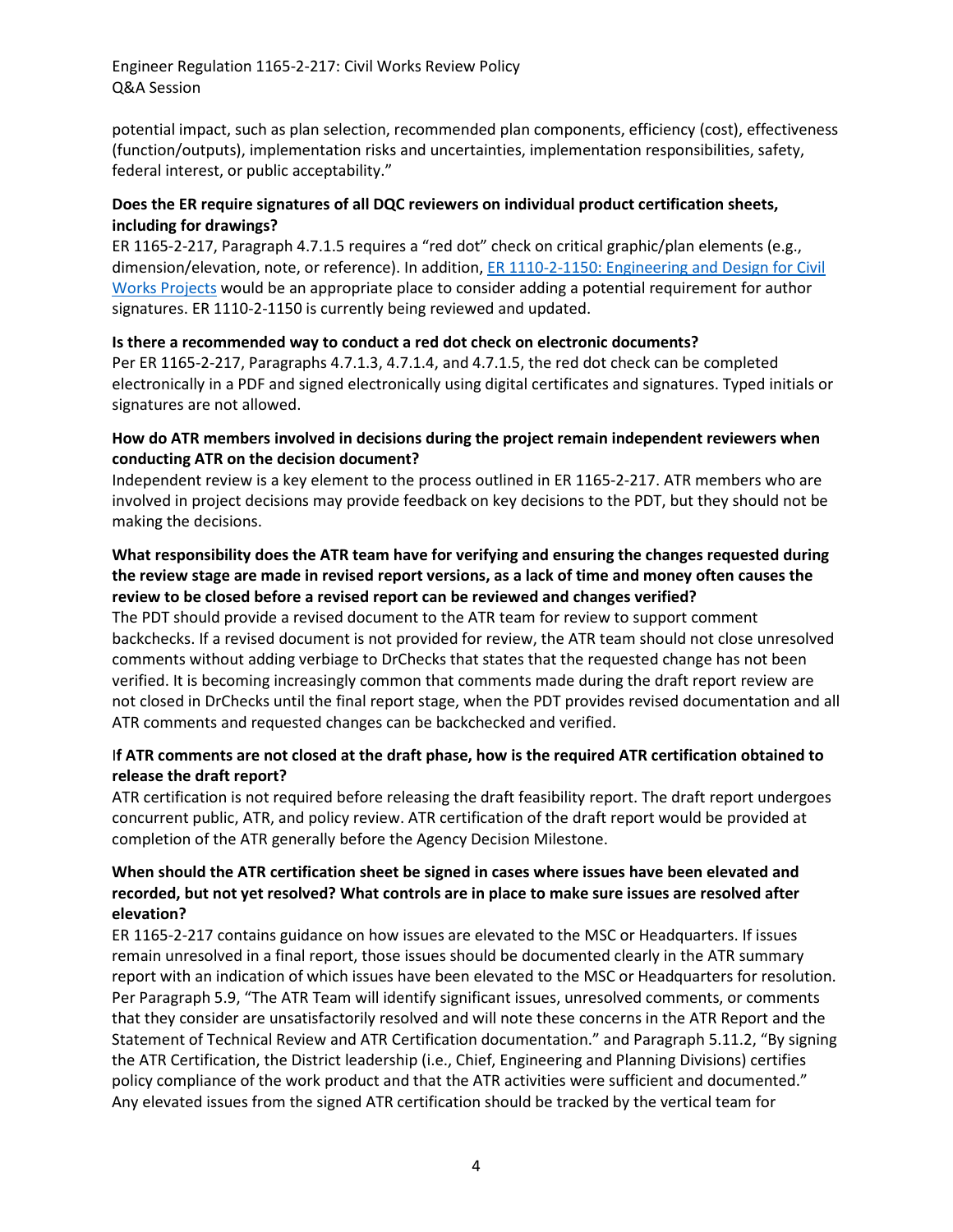resolution consistent with other project issues. Coordinating with the RMO will ensure the issues are elevated and resolved.

## **Why are all DQC team members required to sign the DQC certification vs. only requiring relevant lead signatures (e.g., DQC lead, senior formulator), which could help avoid delays?**

All DQC Review Team members are required to sign the DQC certification to confirm the activities were sufficient and documented on completed items and ensure accountability and traceability at the individual level. Per ER 1165-2-217, Paragraph 4.7.5, "Based on risk-informed decisions, the supervisor may grant exceptions from the DQC certification requirement for low-risk work products or for design or computations that do not involve life safety, operational adequacy, or large economic consequences." In addition, while ER 1165-2-217 provides some flexibility (e.g., by using multiple certifications with fewer required signatures to break up larger products), the entire DQC Review Team, including the DQC Review Lead, is required to sign the DQC Certification.

## **Should the DQC lead be included in planning milestone meetings?**

Although ER 1165-2-217 does not require DQC leads to be included in planning milestone meetings, some Districts may require it or have documented it as a best practice. Including the DQC lead in milestone meetings allows for growth and learning opportunities by allowing the DQC lead to hear ATR, policy, and public review comments and concerns that arise after DQC.

**What are the risks of conducting public review concurrently with ATR and policy and legal compliance review (P&LCR) of the draft feasibility report and draft National Environmental Policy Act (NEPA) documentation (i.e., the draft environmental assessment or environmental impact statement)?**  With the SMART Planning process introduced in 2012, the goal of concurrent review is to reduce the amount of review time required in order to help meet the three-year timeline requirement for feasibility studies. While there are risks associated with releasing the plan to the public before any critical issues may be raised by the ATR or P&LCR, the concurrent reviews enable the project to abide time constraints and these are ultimately risks the agency is willing to take. Because of the vertical team alignment prior to release of the report on the identification of the TSP, and acceptance of the formulation, evaluation, and comparison analyses that led to that selection, the risk of concurrent public review is slim.

## **Brokered Studies**

# **What does "brokered" mean in the context of ER 1165-2-217?**

ER 1165-2-217, Paragraph 9.1 details the guidance for "brokered" work. In general, per Paragraph 9.1.1, "brokered" work refers to when a District or MSC arranges a formal agreement with other USACE Districts, laboratories, or CXs (e.g., USACE entity) to provide services, deliverables, or complete work products for the "home" District/MSC.

## **Will ER 1165-2-217 apply to current active brokered studies and brokered studies approaching completion?**

ER 1165-2-217 applies to all Civil Works work products. Per Paragraph 1.7.1.4, "Review approaches will be scalable and customized for each effort and commensurate with the level of risk, complexity, and importance of the outcome or decision." This guidance should be considered when applying ER 1165-2- 217 to current active brokered studies and brokered studies approaching completion.

## **Is the home District responsible for conducting DQC on work that has been brokered?**

Per ER 1165-2-217, Paragraph 9.1, the home District would fulfill a quality assurance role for a fully brokered work product to ensure the brokered District performed DQC appropriately. Additionally, the specific roles and responsibilities, including quality oversight, of the Districts, MSCs, and USACE entities